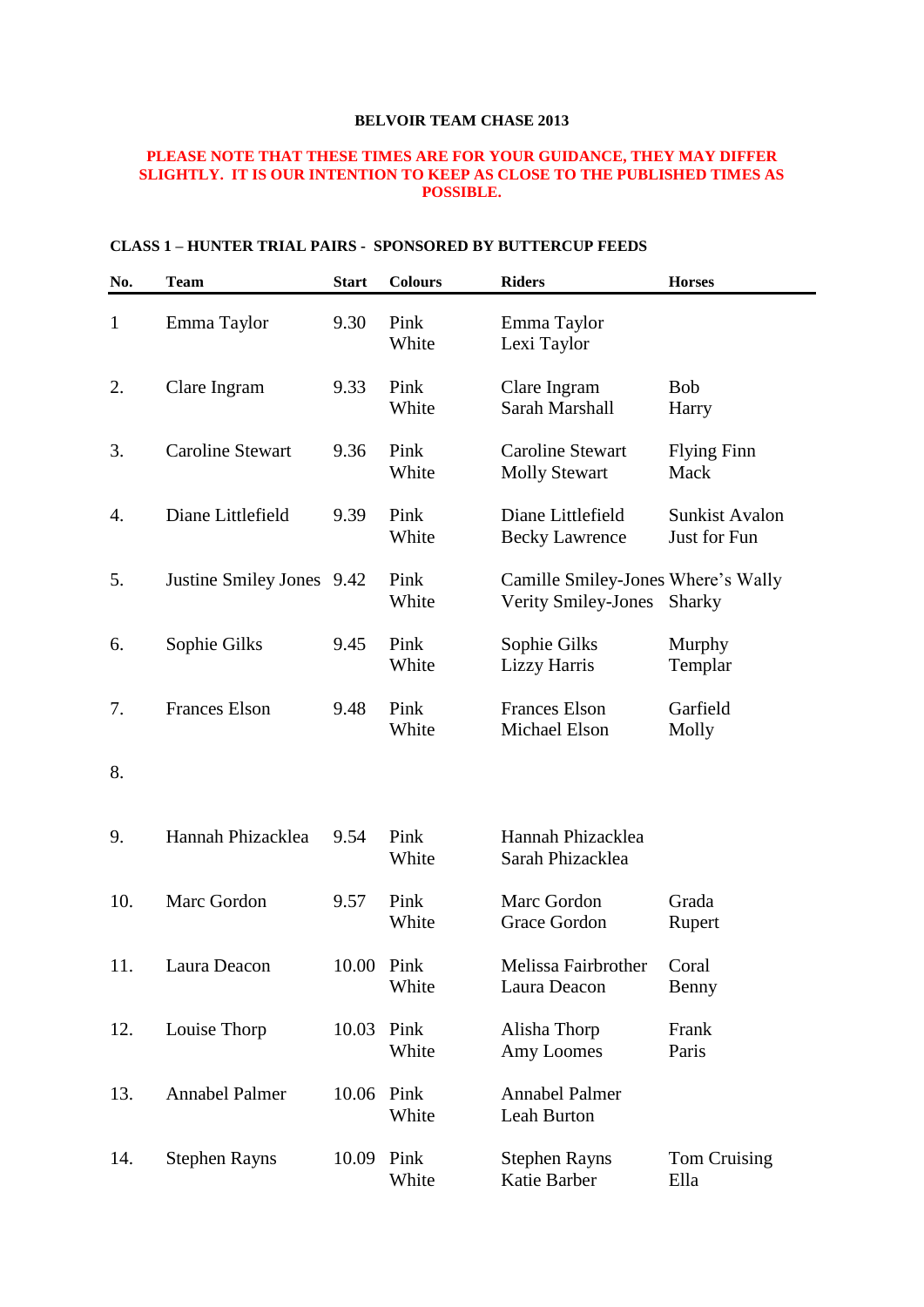| 15. | <b>Stephen Rayns</b>       | 10.12 Pink | White               | Dave Mee<br><b>Bradley Barson</b>           | Ross<br>Chillie                        |
|-----|----------------------------|------------|---------------------|---------------------------------------------|----------------------------------------|
| 16. | <b>Frances Elson</b>       | 10.15 Pink | White               | <b>Frances Elson</b><br><b>Kate Breward</b> | <b>Bruno</b><br>Sambo                  |
| 17. | Jacqui Bourke              | 10.18 Pink | White               | <b>Kate Dare</b><br>Jacqui Bourke           | Henry<br>Sam                           |
| 18. | <b>Stephen Rayns</b>       | 10.21      | Pink<br>White       | Laura Goodman<br>Kate Barber                | Rosie<br>Bella                         |
| 19. | Richard Phizacklea         | 10.24 Pink | White               | Richard Phizacklea<br>Hannah Phizacklea     |                                        |
| 20. | Louise Thorpe              | 10.27      | Pink<br>White       | Louise Thorp<br><b>Harriet Thorp</b>        | Owen<br>Charlie                        |
| 21. | Hannah Watson              | 10.30      | Pink<br>White       | Hannah Watson<br><b>Bryony Harris</b>       |                                        |
| 22. | Abby Newton                | 10.33      | Pink<br>White       | Abby Newton<br>Kim Jalland                  |                                        |
| 23. | <b>Caroline Saunders</b>   | 10.36      | Pink<br>White       | <b>Neil Saunders</b><br>Mike Jordan         |                                        |
| 24. | Amy Meecham                |            | 10.39 Pink<br>White | Amy Meecham<br><b>Sarah Coles</b>           |                                        |
| 25  | Jane Harris                | 10.42      | Pink<br>White       | Jane Harris<br>Willa Harris                 | Digger<br>Coco                         |
| 26. | Sophie Gilks               | 10.45      | Pink<br>White       | Sophie Gilks<br><b>Lizzy Harris</b>         | Alfie<br>Rubaa                         |
| 27. | <b>Stephen Rayns</b>       | 10.48      | Pink<br>White       | Susie Wrighton<br>Katie Barber              | Tom<br>Homebrew                        |
| 28. | <b>Natalie Barsby</b>      | 10.51      | Pink<br>White       | <b>Natalie Barsby</b><br>Grace Barsby       |                                        |
| 29. | Caitlin Captainino         | 10.54 Pink | White               | Caitlin Captainino<br>Meg Beattie           | Little bit Squiffy<br>Learn the Lingo  |
| 30. | The Nearly<br>Unstoppables | 10.58      | Pink<br>White       | Jessie Welch<br>Sarah Light                 | <b>Best Memory</b><br>Wensleydale Webb |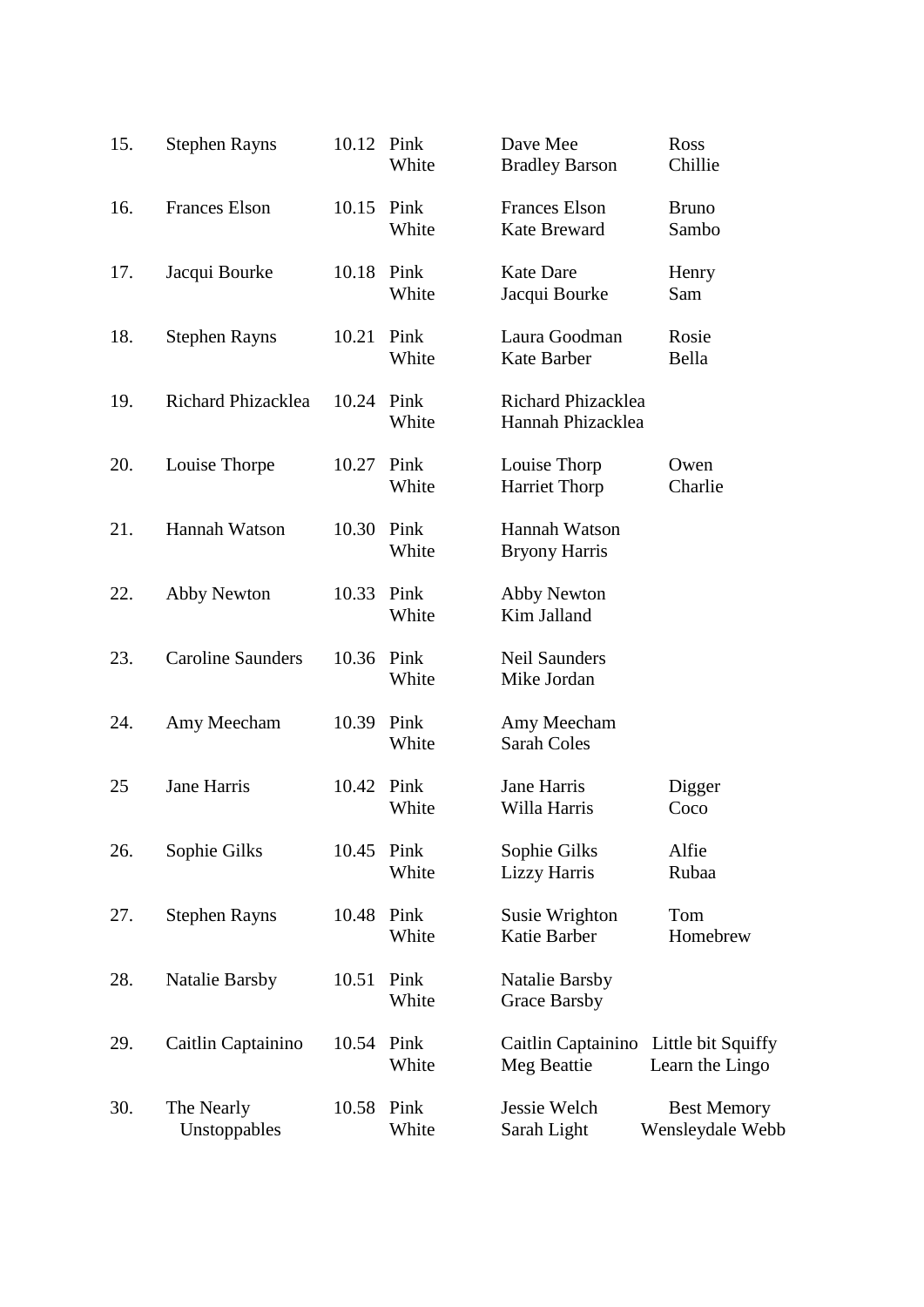## **CLASS 2 HUNTER TRIAL SOLO - SPONSORED BY W. SPENCE & SON**

| No. | <b>Team</b>              | <b>Start</b> | <b>Colours</b> | <b>Riders</b>            | <b>Horses</b>           |
|-----|--------------------------|--------------|----------------|--------------------------|-------------------------|
| 1.  | Patrick Campbell         |              | 11.00 Yellow   | Claudia Campbell         | Twist                   |
| 2.  | <b>Nicky Burtt</b>       |              | 11.02 Yellow   | <b>Nicky Burtt</b>       | Tawny                   |
| 3.  | Louise Dawson            |              | 11.04 Yellow   | Louise Dawson            | <b>Brackloon Bailey</b> |
| 4.  | <b>Tracey Burton</b>     |              | 11.06 Yellow   | <b>Rachel Burton</b>     | Monarch's Dark Secret   |
| 5.  | Amy Carnforth            |              | 11.08 Yellow   | Amy Carnforth            |                         |
| 6.  | Helen Kee                |              | 11.10 Yellow   | Helen Kee                |                         |
| 7.  | Fenella Selby            |              | 11.12 Yellow   | Fenella Selby            |                         |
| 8.  | Alisha Thorp             |              | 11.14 Yellow   | Alisha Thorp             |                         |
| 9.  | Martin Jeffery           |              | 11.16 Yellow   | Martin Jeffery           |                         |
| 10. | Sarah Varnam             |              | 11.18 Yellow   | Sarah Varnam             | Jake                    |
| 11. | Jenny Elson              |              | 11.20 Yellow   | Jenny Elson              | Yano                    |
| 12  | Carla Eggleston          |              | 11.22 Yellow   | Carla Eggleston          |                         |
| 13. | <b>Caroline Saunders</b> |              | 11.24 Yellow   | <b>Caroline Saunders</b> |                         |
| 14. | Brogan Cranfield         |              | 11.26 Yellow   | Brogan Cranfield         | <b>All Star Smokey</b>  |
| 15. | <b>Nicky Burtt</b>       |              | 11.28 Yellow   | <b>Nicky Burtt</b>       | Thor                    |
| 16. | Abbie Weatherstone       |              | 11.30 Yellow   | Abbie Weatherstone       |                         |
| 17. | <b>Tracey Jones</b>      | 11.32        | Yellow         | Boogie Machin            | Nipper                  |
| 18. | Alison Hyde              |              | 11.34 Yellow   | Hannah Watson            |                         |
| 19. | Amy Carnforth            |              | 11.36 Yellow   | Amy Carnforth            | <b>Barbie</b>           |
| 20. | Jessica Bird             | 11.38        | Yellow         | Jessica Bird             | <b>Bluestone Buster</b> |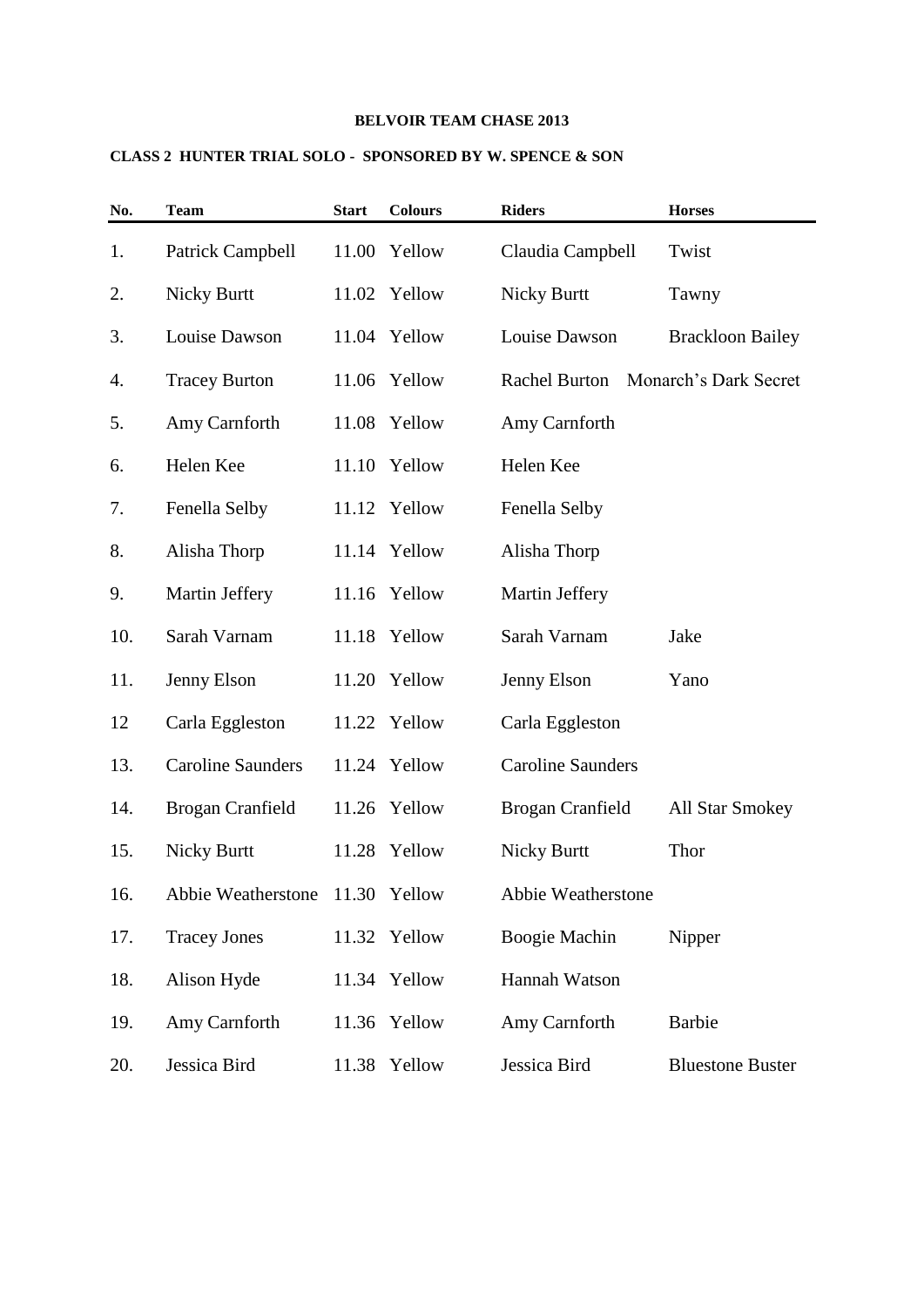| No. | <b>Team</b>            | <b>Start</b> | <b>Colours</b> | <b>Riders</b>          | <b>Horses</b> |
|-----|------------------------|--------------|----------------|------------------------|---------------|
| 27. | <b>Stuart Humphrey</b> |              | 11.43 Yellow   | <b>Stuart Humphrey</b> |               |
| 20. | Amy Hanrahan           |              | 11.45 Yellow   | Amy Hanrahan           | Just Joey     |
| 21. | <b>Isobel Machin</b>   | 11.47        | Yellow         | Izzy Machin            |               |
| 22. | <b>Wendy Parker</b>    |              | 11.49 Yellow   | <b>Wendy Parker</b>    |               |
| 23. | Georgina Andrew        |              | 11.51 Yellow   | Georgina Andrews       | Henry         |
| 24. | Emma Scott             |              | 11.53 Yellow   | Emma Scott             | Lydia II      |
| 25. | <b>Hugh Scott</b>      |              | 11.55 Yellow   | <b>Hugh Scott</b>      | Fergus        |
| 26. | Etti Dale              |              | 11.57 Yellow   | Etti Dale              | Culteeb       |

## **CLASS 3 HUNTER TRIAL OPEN - SPONSORED BY RES TRACTORS LTD**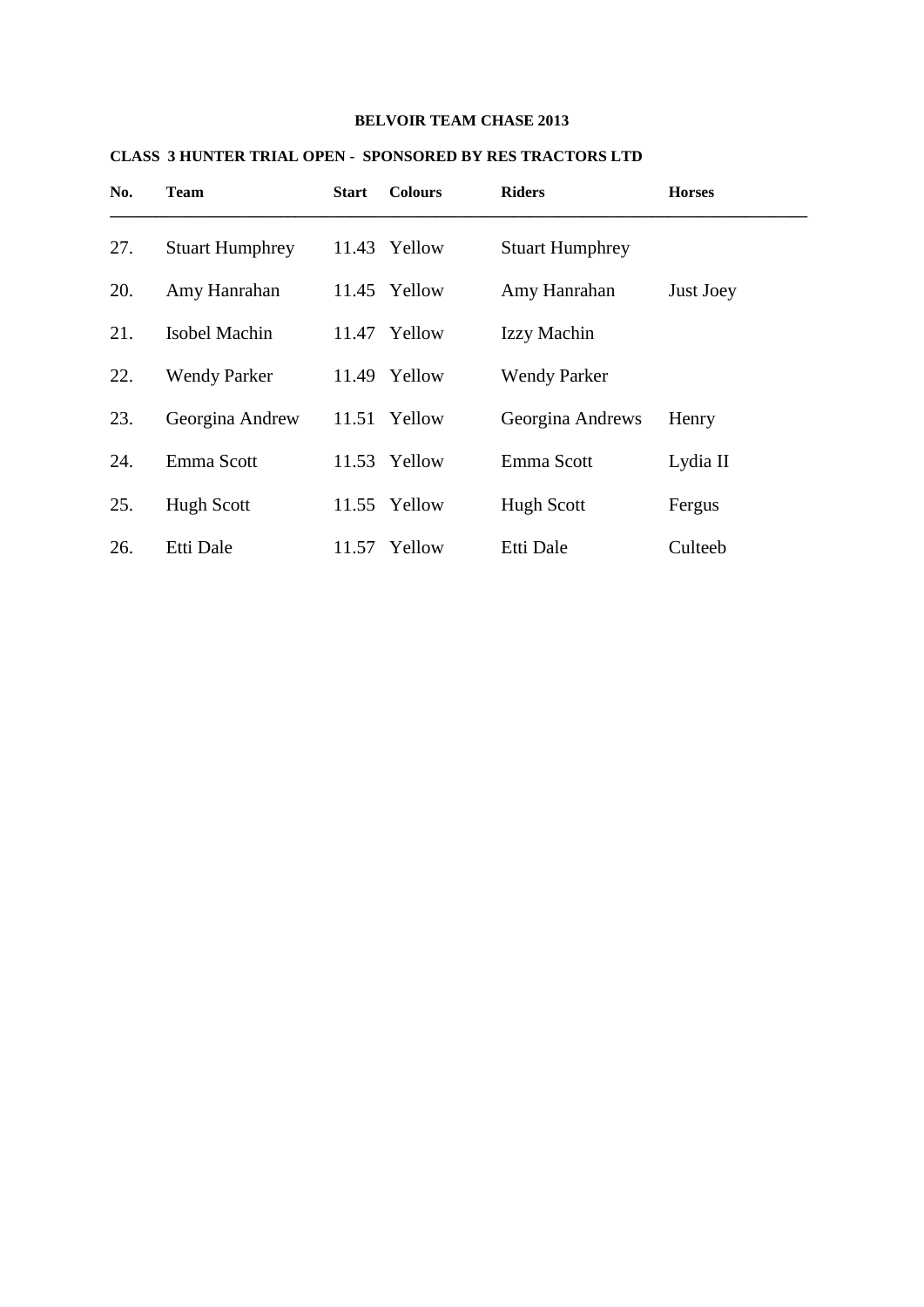# **CLASS 4 FUN CLASS - SPONSORED BAGFORCE LTD**

| No. | <b>Team</b>                          | <b>Start</b> | <b>Colours</b>                 | <b>Riders</b>                                                                 | <b>Horses</b>                                        |
|-----|--------------------------------------|--------------|--------------------------------|-------------------------------------------------------------------------------|------------------------------------------------------|
| 1.  | The Full Nelson                      | 12.00        | Red<br>Yellow<br>Blue<br>White | Emma Bacon<br><b>Richard Lyle</b><br><b>Esther Parry</b><br><b>Kerry Dean</b> | The Full Nelson<br>Foxy<br>Sioux<br>Prince of Gdansk |
| 2.  | <b>Twitter Eventing</b><br>Tapirs    | 12.04        | Red<br>Yellow<br>Blue<br>White | Harry Amelia Martin Finn<br><b>Tor Heard</b><br>Emma Harrison<br>Jacky Beavan | Tommy<br>Scrumpy<br>Madje                            |
| 3.  | Family H.                            | 12.08 Red    | Yellow<br>Blue<br>White        | Kit Henson<br>Cindy Henson<br>Tim Henson<br>Lucy Henson                       |                                                      |
| 4.  | The Drinking Party                   | 12.12        | Red<br>Yellow<br>Blue<br>White | Pete Webster Make Mine a Double<br><b>Edward Kopel</b><br>Carol Rudkin        | Same Again<br>On the Rocks<br>Ice & A Slice          |
| 5.  | <b>Cottesmore Chasers</b>            | 12.16        | Red<br>Yellow<br>Blue<br>White | Clare Bell<br><b>Charlotte Bell</b><br>Isobel McEwan<br>Sally Chamberlain     | <b>Bridget</b><br>Ellie<br>Chief<br>Retto            |
| 6.  | <b>Racing Stripes</b>                | 12.20        | Red<br>Yellow<br>Blue<br>White | Nora Meakin<br>Christy Kemp<br>Lee Stone<br>Liz Stone                         | Molly<br>Barney<br><b>Bradley</b><br>Jacko           |
| 7.  |                                      |              |                                |                                                                               |                                                      |
| 8.  | <b>TBC</b>                           | 12.28        | Red<br>Yellow<br>Blue<br>White |                                                                               |                                                      |
| 9.  | Dapper Dobbins<br><b>Rug Washers</b> | 12.32        | Red<br>Yellow<br>Blue<br>White | Megan Ellingworth<br><b>Joy Rushton</b><br>Lucy Jones<br><b>Becky Heath</b>   | Tia Maria<br>Thunder<br>Summer<br>Charles            |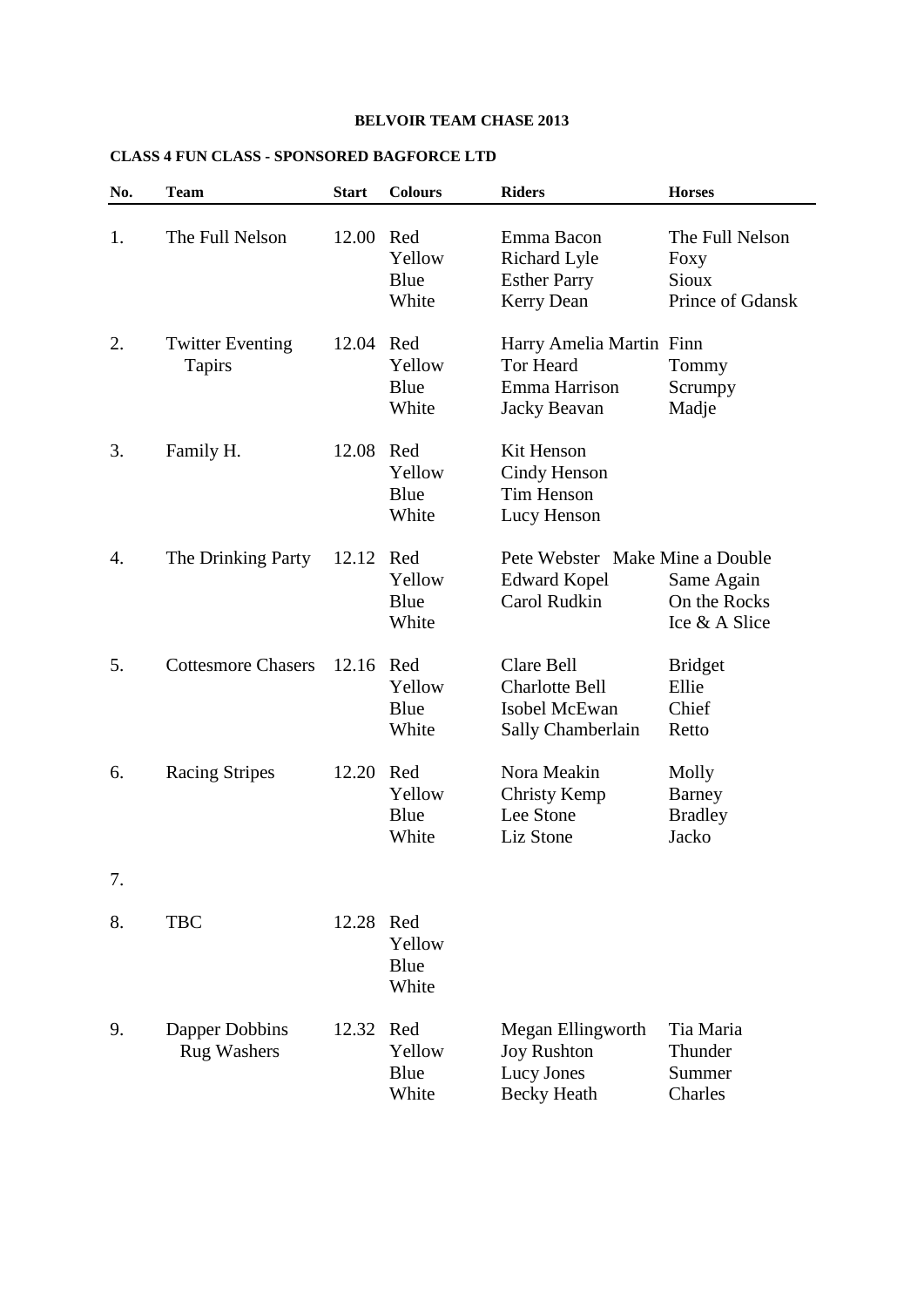| 10. | <b>Foxfeild Fillies</b>                    | 12.36      | Red<br>Yellow<br>Blue                   | Antonia Peck Something about Billy<br>Mimi Eggleston<br>Lucinda Peck             | Two Miles West<br><b>Denmore Drummer</b>                              |
|-----|--------------------------------------------|------------|-----------------------------------------|----------------------------------------------------------------------------------|-----------------------------------------------------------------------|
| 11. | The Posh Totties                           | 12.40      | White<br>Red<br>Yellow<br>Blue<br>White | <b>Ellie Coldicott</b><br>Daisy Wheeler<br>Chloe Pinchin<br><b>Beth Castle</b>   | Gonna Shine<br>Up with the Lark<br>Marble Mixture<br>Eldersfield Jago |
| 12. | Only Fools on Horses 12.44                 |            | Red<br>Yellow<br>Blue<br>White          | Freya McKinley<br>Sophie Croxton<br>Amy Croxton                                  | Golden Playgirl<br>Split<br>Little Boy Blue                           |
| 13. | Dapper Dobbins<br>Young(ish) Guns          | 12.48      | Red<br>Yellow<br>Blue<br>White          | <b>Steve Drake</b><br>Becca Wcas<br>Jo Hewitt<br><b>Holly Bart</b>               | Miss Dawn<br>Mini Moo<br>Dromore Bobby<br><b>Billy</b>                |
| 14. | <b>Twitter Eventing</b><br>Saddleback Pigs | 12.52 Red  | Yellow<br>Blue<br>White                 | <b>Annabel James</b><br><b>Kirsty Keeton</b><br>Emma Harrison<br>Amy McPhail     | Sheen<br><b>Bob</b><br>Swing<br>Matty                                 |
| 15. | Holme House Farm<br>Golden Girls           | 12.56      | Red<br>Yellow<br>Blue<br>White          | Lorna Walker<br><b>Beth Norman</b><br><b>Sharnie Pettinger</b><br>Georgia German | George<br>Macky Moo<br>Emlyn<br>Milo                                  |
| 16. | Heaven Help Us                             | 13.00. Red | Yellow<br>Blue<br>White                 | Jacqui Bourke<br><b>Kate Dare</b><br>Melissa Fairbrother<br>Laura Deacon         | Sam<br>Henry<br>Coral<br>Bennie                                       |
| 17. | The Why Nots                               | 13.04      | Red<br>Yellow<br>Blue<br>White          | Samatha Morgan<br>Sonia Hansen<br>Polly Sewell                                   | Slippy<br>Ned<br>Harry                                                |
| 18. | <b>Rebel Racers</b>                        | 13.08      | Red<br>Yellow<br>Blue<br>White          | Kerrie Aschettion<br>Laura Johnson<br><b>Izzy Castle</b><br>Nicola Thompson      | Harty's Quay<br><b>Indian Country</b><br>Tori<br>Impact               |
| 19. | <b>Cool Runners</b>                        | 13.12      | Red<br>Yellow<br>Blue<br>White          | Tracie Whitehead<br>Millie Hall<br>Debbie Morris<br>Hannah Carpenter             | Lord<br>Miss Red<br><b>Buzz</b><br>Ben                                |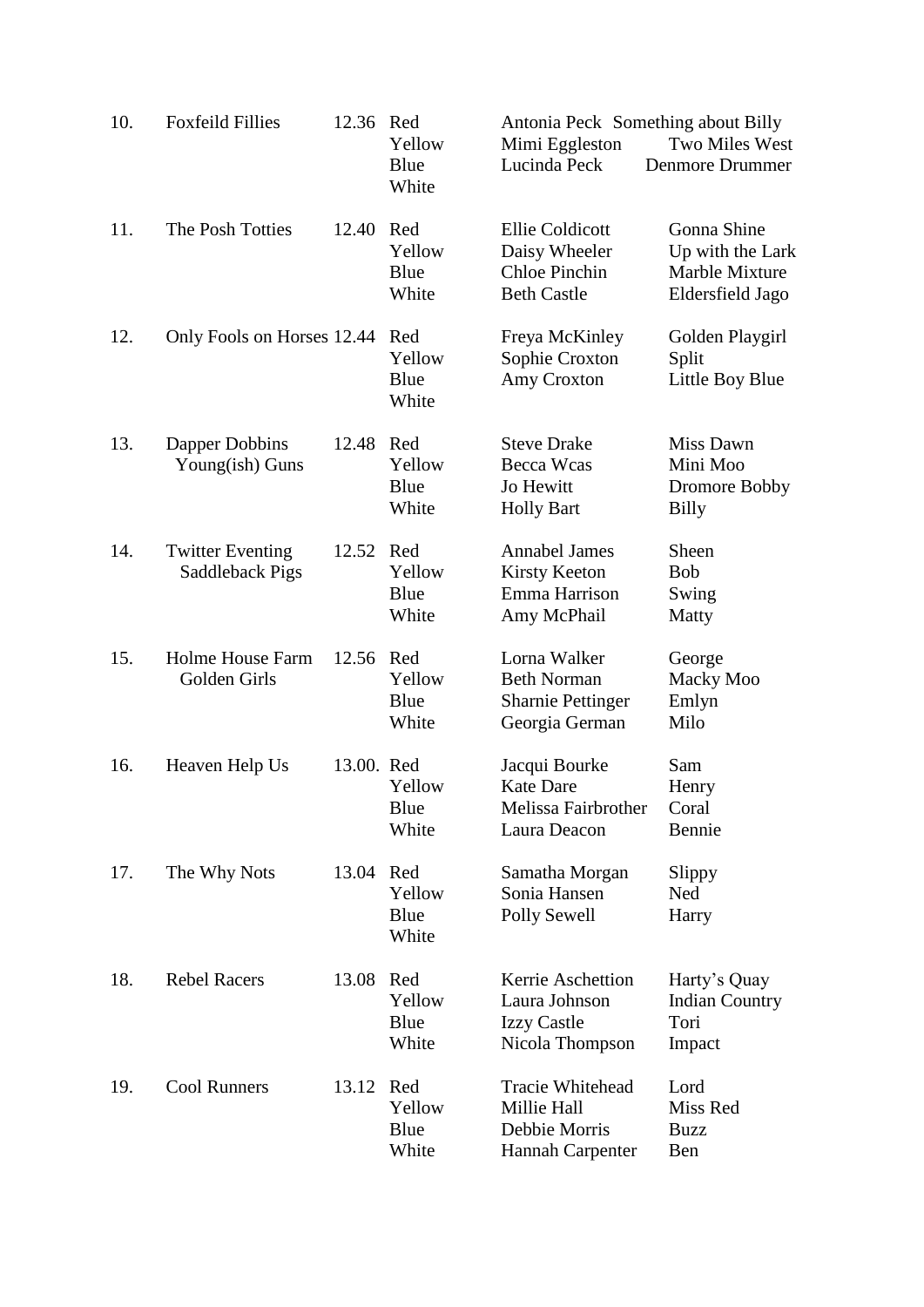| 20. | Mix and Match                               | 13.16     | Red<br>Yellow<br>Blue<br>White | Simone Allen<br>Kate Martin<br>Delia Walkuski<br>Miriam Walkuski                                    | Olly<br>Tyler<br>Pow Wow<br>Winnie                         |
|-----|---------------------------------------------|-----------|--------------------------------|-----------------------------------------------------------------------------------------------------|------------------------------------------------------------|
| 21. | The All Blacks                              | 13.20     | Red<br>Yellow<br>Blue<br>White | Mike Jordan<br>Helen Jordan<br>Neil Saunders<br><b>Caroline Saunders</b>                            |                                                            |
| 35. | Stunts that can't<br>be Made                | 13.22     | Red<br>Yellow<br>Blue<br>White | Emma Burton<br>Sarah Hudgins<br>Sue Tideswell                                                       | <b>Scots Grey</b><br>Tiger                                 |
| 22. | Tally Ho Fillies                            | 13.24 Red | Yellow<br>Blue<br>White        | <b>Polly Davies</b><br>Megan Ellingworth<br>Rachel Finnigan<br>Bella Hugham                         | <b>Stanley</b><br>Hero<br>Baby 1<br>Baby 2                 |
| 23. | <b>Hoof Hearted</b>                         | 13.28     | Red<br>Yellow<br>Blue<br>White | Laura Deacon<br><b>Charlotte Hubbard</b><br><b>Beth Overton</b><br><b>Lizzie Squires</b>            | Rockefeller<br>Harley<br><b>Thomas</b><br>Joey             |
| 24. | Destination Unknown 13.32                   |           | Red<br>Yellow<br>Blue<br>White | Louise Thorp<br><b>Harriet Thorp</b><br><b>Rosie Bressland</b><br><b>Jess Henshaw</b>               | Owen<br>Charlie<br><b>Slainey Side</b><br>Neptunem         |
| 25. | The Party Goers                             | 13.36     | Red<br>Yellow<br>Blue<br>White | Laura Bostock<br><b>Becky Evans</b><br>Annie Clarke<br>Alice Gilman                                 | <b>Bit of Mischief</b><br>Charlie<br>Bluey<br>Welwyn James |
| 26. | <b>Ankle Biting Butt</b><br><b>Munchers</b> | 13.40     | Red<br>Yellow<br>Blue<br>White | <b>Brooke Pettinger</b><br><b>Leanne Furniss</b><br><b>Shannon Pettinger</b><br><b>Ellie Bownes</b> | Dinky<br><b>Billy</b><br>Chloe<br>Pele                     |
| 27. | Joey's Angels                               | 13.44     | Red<br>Yellow<br>Blue<br>White | <b>Florence Gilman</b><br>Emma Milner<br>Lucy Ibbetson<br>Joey Thirlby                              | George<br>Raz<br>Humble<br>Rolo                            |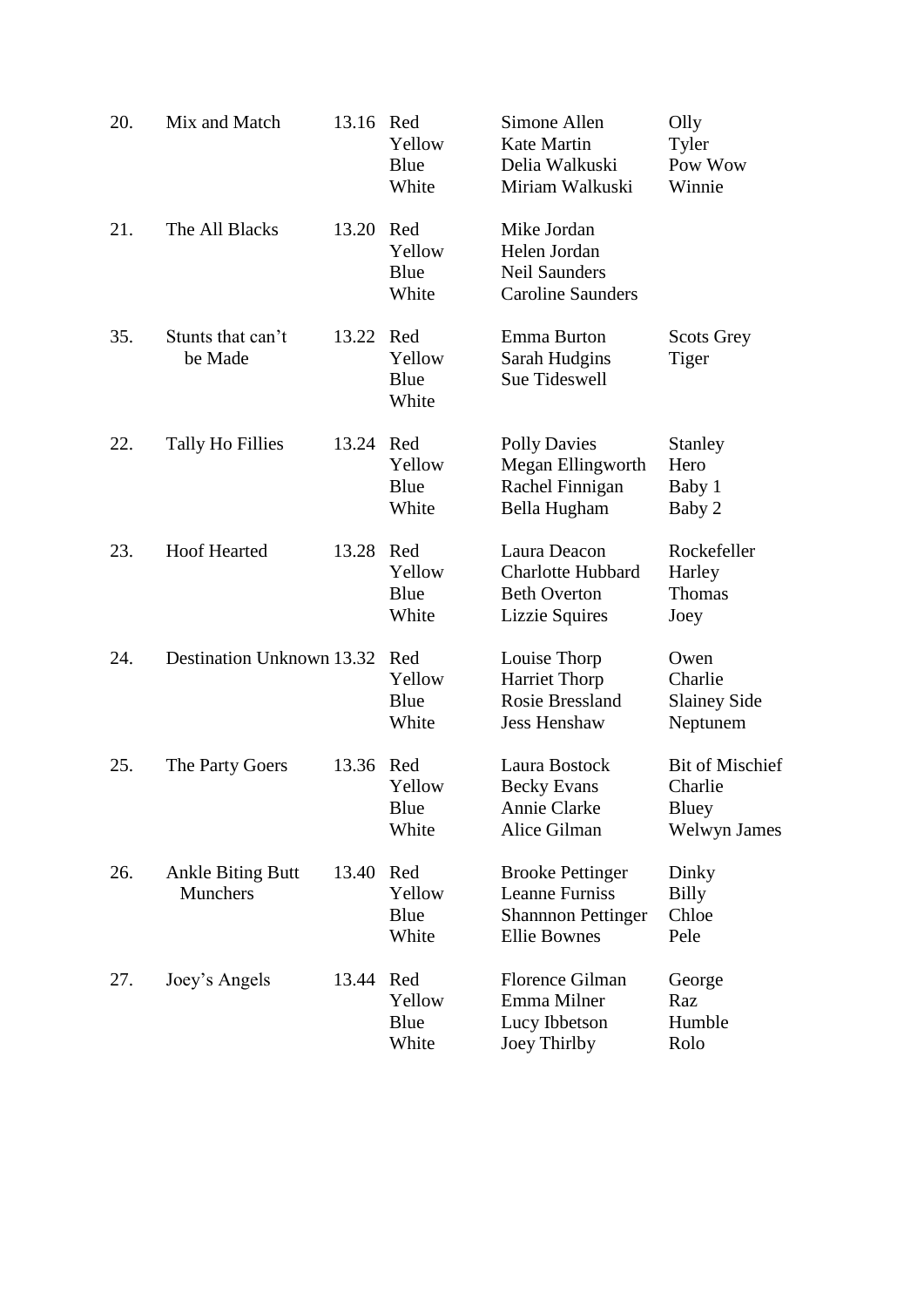| 28. | The Away Team                   | 13.48 Red | Yellow<br>Blue<br>White        | Jessica Holt<br>Jenna Lain<br>Rachel Hill                                         | Missy<br>Donnie<br>Herbie                              |
|-----|---------------------------------|-----------|--------------------------------|-----------------------------------------------------------------------------------|--------------------------------------------------------|
| 29. | Making up the<br><b>Numbers</b> | 13.52 Red | Yellow<br>Blue<br>White        | Ross Bentley<br>Sarah Smith<br>Carla Whitehead<br>Lois Mackey                     | Mac<br>Darcy<br>Frankie<br><b>Bailey</b>               |
| 36. | Wherehthehellarewe              | 13.54 Red | Yellow<br>Blue<br>White        | Annie Kirkham<br><b>Sally Tucker</b><br><b>Caroline Harrison</b><br>Antonia Knott | Bonnie<br>George<br>Lucy<br>Pete                       |
| 30. | The Mini Mixtures               | 13.56 Red | Yellow<br>Blue<br>White        | Lilly Pinchin<br>Sylvia Rutherford<br>Megan Smith<br>Ned Mather                   | <b>Rathkeale Boy</b><br>George<br><b>Jack</b><br>Harry |
| 31. | Dick 'N' His Chicks             | 14.00     | Red<br>Yellow<br>Blue<br>White | Chloe Davis<br><b>Emily Parkin</b><br><b>Andy Norman</b><br>Tracie Whitehead      | Ernst<br>Rocky<br>Kaz<br>Molly                         |
| 32. | More Cunning<br><b>Stunts</b>   | 14.04 Red | Yellow<br>Blue<br>White        | Lucy Smith<br>Darren Watts<br>Keith Tideswell<br>Sam Pilling                      | <b>Basil</b><br>Paddy<br>Goli                          |
| 33. | Odd & Scotts                    | 14.08 Red | Yellow<br>Blue<br>White        | <b>Hugh Scott</b><br>Emma Scott<br>Rebecca Chelton<br><b>Cathy Scott</b>          | Fergus<br>Lydia<br><b>Torus</b><br>Wandersea           |
| 34. | The Fine Fillies                | 14.12     | Red<br>Yellow<br>Blue<br>White | Megan Munroe<br>Sasha Osmond<br><b>Holly Wells</b>                                | Fin<br><b>Norris</b><br>Robin                          |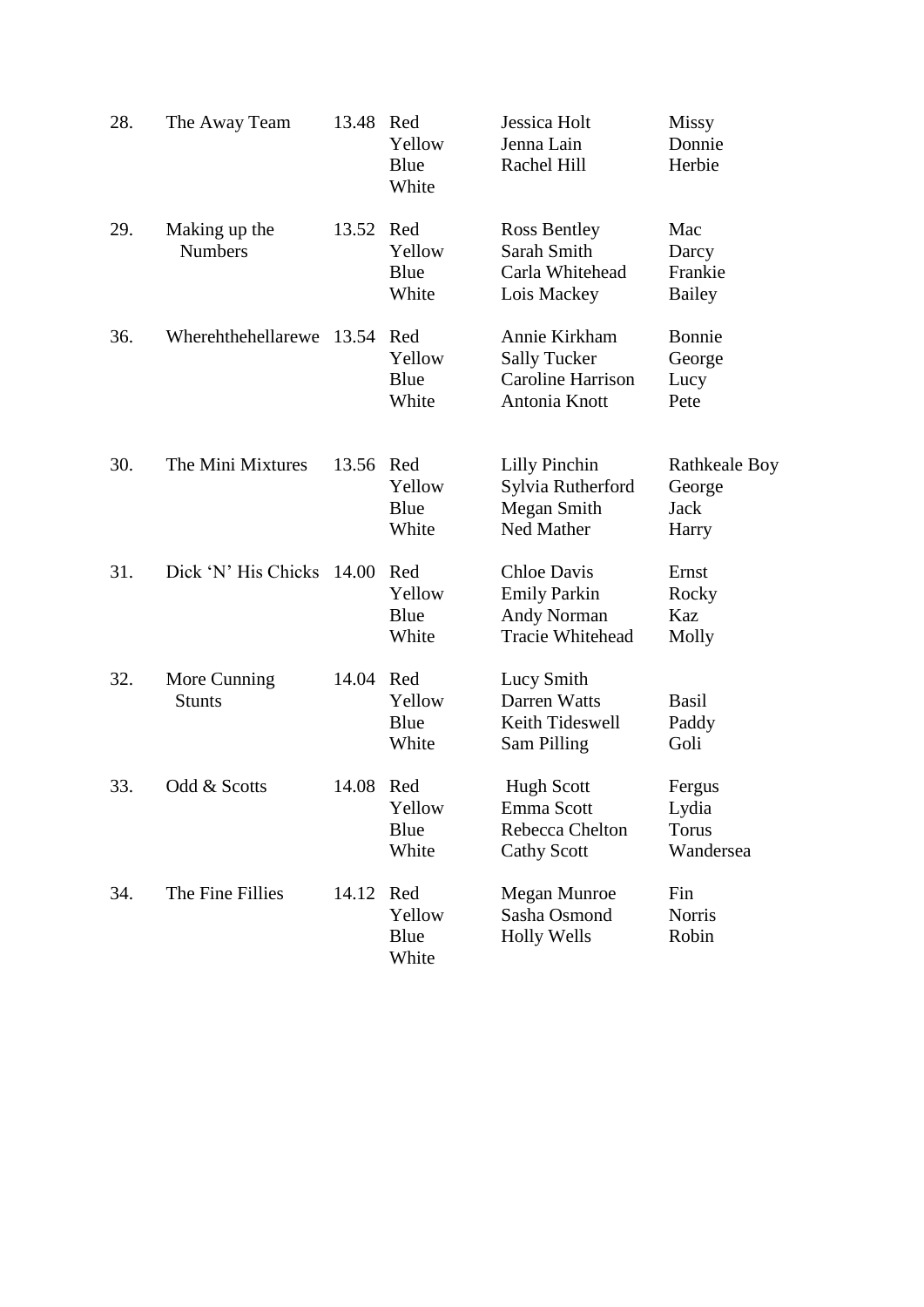### **CLASS 5 INTERMEDIATE**

| No. | <b>Team</b>                                 | <b>Start</b> | <b>Colours</b>                 | <b>Riders</b>                                                                                  | <b>Horses</b>                               |
|-----|---------------------------------------------|--------------|--------------------------------|------------------------------------------------------------------------------------------------|---------------------------------------------|
| 40. | Axe Lycetts; A Class 14.15<br>Act           |              | Red<br>Yellow<br>Blue<br>White | <b>Andrew Shipley</b><br><b>Sharon Robbins</b><br><b>Charlotte Alexander</b><br>Joe Stephenson | Pepper<br>Carry on Joseph<br>Harry<br>Fred  |
| 41. | The Monster Team                            | 14.21        | Red<br>Yellow<br>Blue<br>White | William Grant<br>Simon Coady<br>Dougie Gittins<br><b>Catherine Atkinson</b>                    | Fox Grant Ferrari<br>Alfie<br>Philip<br>Ace |
| 42. | Otmoor Flying Fillies 14.27                 |              | Red<br>Yellow<br>Blue<br>White | Debbie Honour<br>Helen Day<br>Charlotte Seymour-Williams Fasserrao<br><b>Clare Ford</b>        | Jack<br>Oneforfun<br>DJ                     |
| 43. | Drag Squad                                  | 14.33        | Red<br>Yellow<br>Blue<br>White | Tom Lancaster<br>Liz Lancaster<br><b>Beth Lindy Lancaster Melody</b><br>Phil Lancaster         | Minger<br>Grace<br>Maddox                   |
| 44. | <b>Equine Farmers</b><br><b>Bloodhounds</b> | 14.39        | Red<br>Yellow<br>Blue<br>White | Greg Wright<br><b>Chris Davey</b><br>Hannah Watson<br>Claire Williams                          | Henry<br>Van Ness<br>LC                     |
| 45. | <b>Art Hotel Chasers</b>                    | 14.45        | Red<br>Yellow<br>Blue<br>White | Sarah Myhill<br><b>Yvonne Goss</b><br><b>Heather Moody</b><br><b>Clare Nichols</b>             | Larry<br>Haxton<br>Mr. P.<br>Blackthorne    |
| 46  | Team Ride-Away                              | 14.51 Red    | Yellow<br>Blue<br>White        | <b>Stephen Clark</b><br>Bryan Allen<br><b>Helen Swadle</b><br><b>Ellie Wass</b>                | Gladstar<br>Bewley<br>Simom<br>Podlet       |
| 47. | <b>Wishful Thinkers</b>                     | 14.57        | Red<br>Yellow<br>Blue<br>White | Simon Coady<br><b>Charlotte Seymour-Williams Bump</b><br>Joe Stephenson                        | Lazy                                        |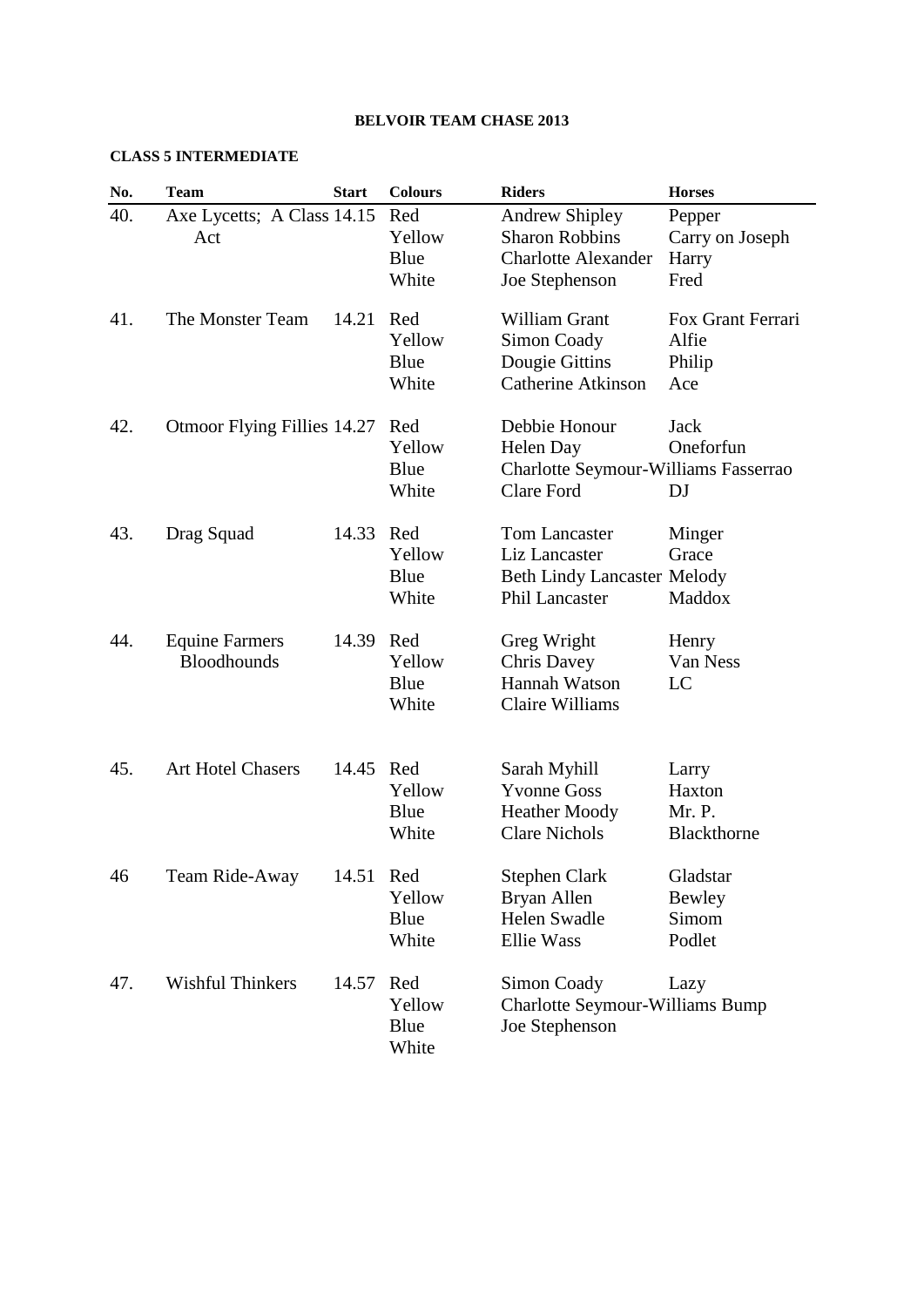| 48. | Dapper Dobbins<br><b>Hedge Hoppers</b>  | 15.03 | Red<br>Yellow<br>Blue<br>White | Louise Smith<br><b>Huw Williams</b><br><b>Hollie Wells</b><br>Michelle Ireland                          | Marble<br><b>Titch McFarlane</b><br><b>Bailey</b><br>Loxley Lad |
|-----|-----------------------------------------|-------|--------------------------------|---------------------------------------------------------------------------------------------------------|-----------------------------------------------------------------|
| 49. | <b>Cunning Stunts</b>                   | 15.09 | Red<br>Yellow<br>Blue<br>White | Emma Fox<br>Darren Watts<br>Sue Tideswell                                                               | Lightening<br>Sir Jack<br>Inch                                  |
| 50. | New Generation                          | 15.15 | Red<br>Yellow<br>Blue<br>White | Peter Mason<br><b>Ben Pauling</b><br>Rowan Cope<br>James Seivwright                                     | Run for Moor<br>Dave's Dream<br>Smirnoff<br>Winson              |
| 51. | Axe Lycetts; The<br>Second Act          | 15.21 | Red<br>Yellow<br>Blue<br>White | <b>Charlotte Alexander</b><br><b>Sharon Robbins</b><br>Lucy Hyde-Thompson Rocky<br><b>Joe Stevenson</b> | Kahrayn<br>Gypsy George<br>Ginge                                |
| 52. | Relentless                              | 15.27 | Red<br>Yellow<br>Blue<br>White | Rowan Cope<br>Dickie Barratt<br>Dougie Gittins<br>Luke Morgan                                           | Dane<br>Mani<br>Bono<br>Jackos Boy                              |
| 53. | Point 2 Top Spec<br><b>Hair Raisers</b> | 15.33 | Red<br>Yellow<br>Blue<br>White | <b>Allen Brown</b><br>Ally Brown<br>Larry Brown<br>Paul Thomason                                        | Max<br>Tarquin<br>Eclipse<br>Atouchbetweenacara                 |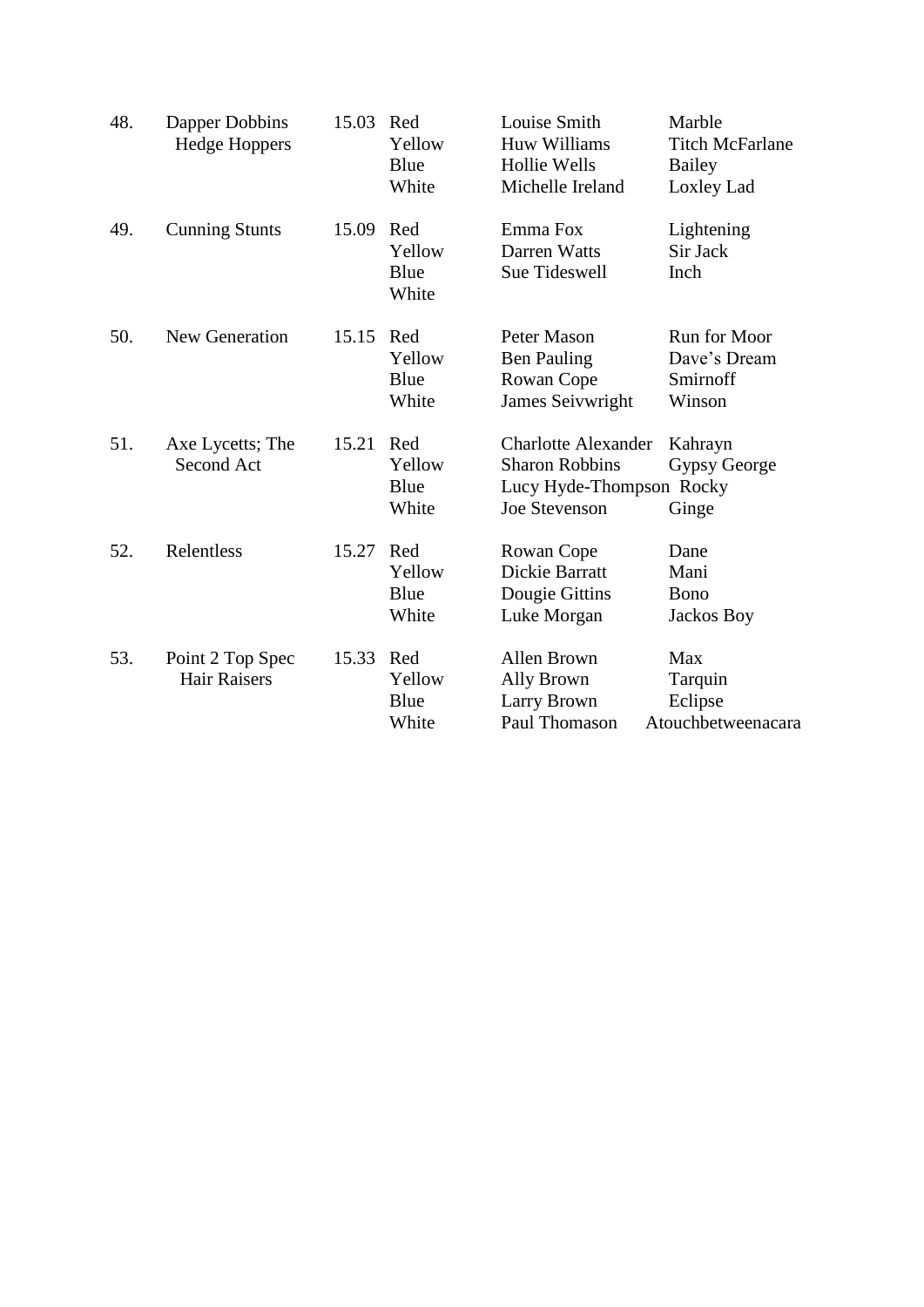# **CLASS 6 NOVICE –SPONSORED BY MICHAEL ELSON MARKETING**

| No. | <b>Team</b>                 | <b>Start</b> | <b>Colours</b>                 | <b>Riders</b>                                                                       |                                                    |
|-----|-----------------------------|--------------|--------------------------------|-------------------------------------------------------------------------------------|----------------------------------------------------|
| 1.  | <b>Burley Blazers</b>       | 15.50        | Red<br>Yellow<br>Blue<br>White | <b>Joss Hanbury</b><br>Nicky Hanbury<br>Tempo                                       | Kouty<br><b>Buzz</b>                               |
| 2.  | <b>Marslands All Stars</b>  | 15.54 Red    | Yellow<br>Blue<br>White        | <b>Steph Elliott</b><br>Jo Barnsdall<br>David Jones                                 | Jaspa<br><b>Strattons Town Vision</b><br>Partouche |
| 3.  | <b>Atherstone Ladies</b>    | 15.58        | Red<br>Yellow<br>Blue<br>White | <b>Hazel Davenport</b><br>Jo Jewell<br>Hannah Cooper                                | Mary<br>Mouse<br>Bella                             |
| 4.  | 4 Skins                     | 16.02        | Red<br>Yellow<br>Blue<br>White | Amy Smith<br>Rachael McQueen<br>Sue Thompson<br><b>Mark Caley</b>                   | Simply Red<br>Mick Blake<br>Spider<br><b>Bruno</b> |
| 5.  | The Hedgehoppers            | 16.06 Red    | Yellow<br>Blue<br>White        | Gordon Hall<br><b>Leanne Manchester</b><br><b>Tash Hartke</b><br><b>Jayne Guest</b> | Daddy Longlegs<br>Bella<br>Benjamin<br>Tilly       |
| 6.  | The Cambridgeshire<br>Flyer | 16.10        | Red<br>Yellow<br>Blue<br>White | Sophie Miller<br>Georgina Andrews<br><b>Jack Andrews</b><br>Sally Corrigan          | <b>Bucky</b><br>Willow<br>Molly<br>Ben             |
| 7.  | Sausage, Mash<br>& Beans    | 16.14 Red    | Yellow<br>Blue<br>White        | <b>Charlotte Dann</b><br>Lucy Ryan<br>Emma Beazley                                  | Smartie<br>Dot<br>Sid                              |
| 8.  | Team Ride-Away II           | 16.18        | Red<br>Yellow<br>Blue<br>White | <b>Stephen Clark</b><br>Bryan Allen<br>Amy Meecham                                  | Coconut Beach<br>Goldie<br>Trigger                 |
| 9.  | <b>Art Hotel Racers</b>     | 16.22        | Red<br>Yellow<br>Blue<br>White | <b>Chris Davey</b><br>Sarah Myhill<br>Greg Wright<br>Lynn Deakin                    | Dunnock<br>Lousa<br>Fingers<br>Weston              |